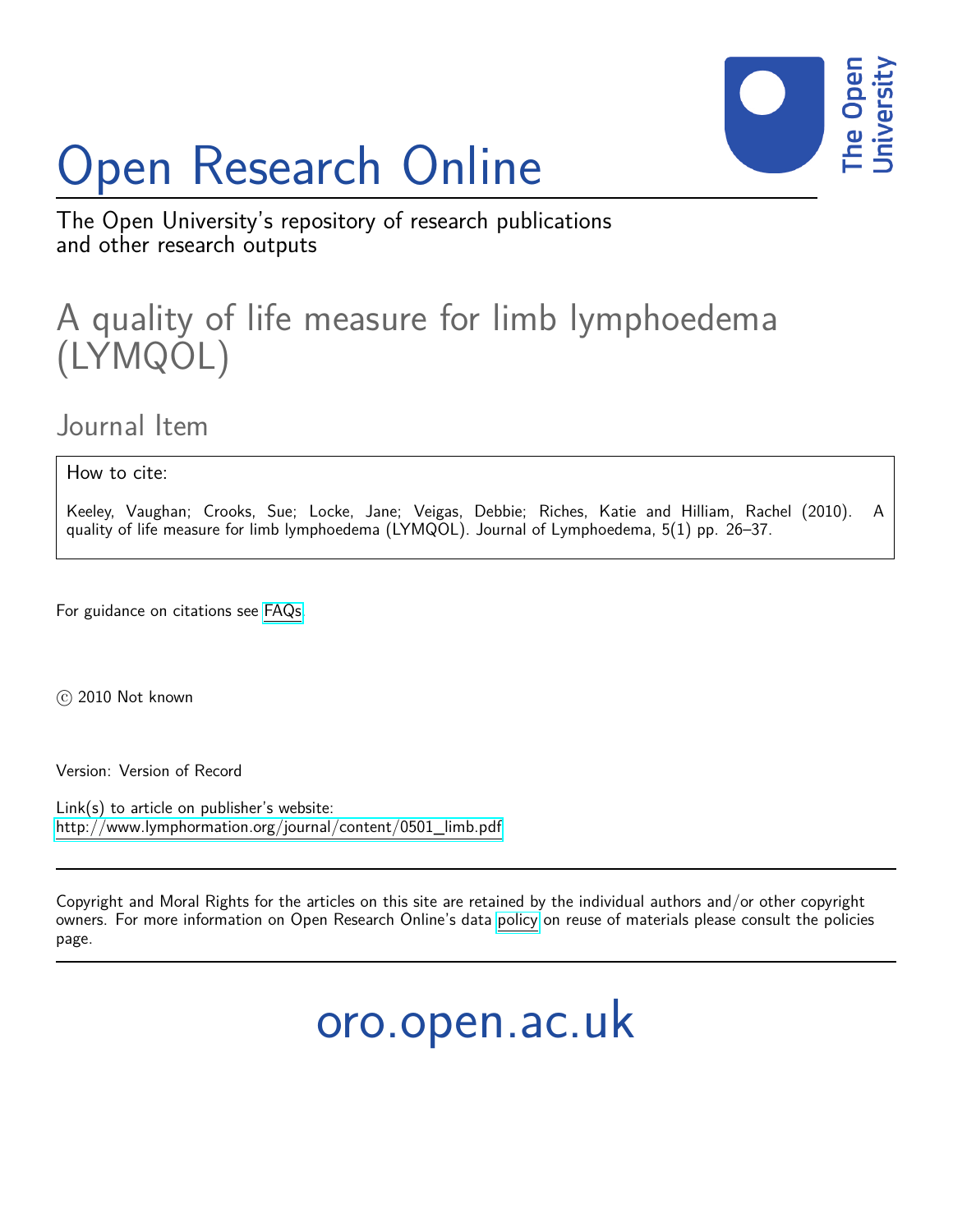## A quality of life measure for LIMB LYMPHOEDEMA (LYMQC

Vaughan Keeley, Sue Crooks, Jane Locke, Debbie Veigas, Katie Riches, Rachel Hilliam

#### *Abstract*

*Background:* This paper describes the validation of a 'condition-specific' quality of life (QoL) assessment tool for lymphoedema of the limbs (LYMQOL). *Aims:* To ascertain whether the tool could accurately assess QoL in this patient group. *Methods:* Face and content validity were assessed by patient questionnaires; criterion validity by comparison with European Organisation for Research and Treatment of Cancer Quality of Life Questionnaire – Core 30 questions (EORTC QLQ-C30); internal validity by Cronbach's Alpha and split half-testing of each domain; reliability by the test-retest method; construct validity by comparing LYMQOL score with initial limb volume and responsiveness by measuring changes in score following treatment. *Results:* The tool was validated in a total of 209 patients. Face, content, criterion and internal validity were supported. However, there was no correlation between initial limb volume and LYMQOL score (construct validity), a finding which is similar to that from other studies. The validation of responsiveness was limited by the small numbers of responses at three and six months after the initial assessment. *Conclusions:* LYMQOL is a validated condition-specific QoL assessment tool which can be used for lymphoedema of the limbs both in clinical assessment and as an outcome measure. *Declaration of interest:* The authors are not aware of any conflicts of interest.

#### *Key words*

QoL assessment tool Symptom Body image/appearance Function Mood

The impact of lymphoedema on a<br>
patient's quality of life (QoL) has<br>
generally been underestimated.<br>
However it is now clear that it can patient's quality of life (QoL) has However, it is now clear that it can cause physical symptoms, impaired physical and social function and emotional effects (Moffatt et al, 2003).

A number of attempts have been made to define QoL (Higginson and Carr, 2001) and it is a very personal

**Vaughan Keeley is Consultant in Palliative Medicine; Sue Crookes is Specialist Lymphoedema Physiotherapist; Jane Locke is Matron; Debbie Veigas and Katie Riches are Research Nurses all at Lymphoedema Clinic, Derby Hospitals NHS Foundation Trust; Rachel Hillman is Statistician, R & D Department, Derby Hospitals NHS Foundation Trust**

issue. However, in healthcare it usually incorporates physical and social health and functioning and psychological and emotional wellbeing (Bowling, 1997).

**This paper describes the validation of a conditionspecific QoL measure for lymphoedema of the limbs (LYMQOL) which could be used routinely in clinical services.**

QoL measures can be used to assess the impact of chronic oedema on the individual and also to demonstrate changes as a result of treatment (Keeley, 2008). They can be used as practical clinical tools influencing treatment decisions and measuring outcome, as well as in research studies assessing the effectiveness and cost-effectiveness of interventions (Higginson and Carr, 2001).

Health-related quality of life measures that have been used in studies of lymphoedema have been either 'general', e.g. Medical Outcome

Study 36-item short form (SF-36) (Ware and Sherbourne, 1992), which assesses functional health status, or 'condition-specific', e.g. European Organisation for Research and Treatment of Cancer Quality of Life Questionnaire – Core 30 questions (EORTC QLQ-C30) (Aaronson et al, 1993) and QLQ-BR23, a 23-question tool specifically for breast cancer (Sprangers et al, 1996). However, general health-related measures may not be as accurate or informative as condition-specific tools (Morgan et al, 2005).

In the recent literature, a number of lymphoedema/chronic oedema-specific QoL assessment tools have been reported. For some, the validation has been published, e.g. ULL-27 for upper limb lymphoedema (Launois and Alliott, 2000) and FLQA-L for lymphoedema of arms and legs (Augustin et al, 2005). For others, the tools have been used in studies without a formal validation being reported, e.g. Wesley Clinic Lymphoedema Scale (WCLS) or post mastectomy lymphoedema (Mirolo et al, 1995) and an un-named tool for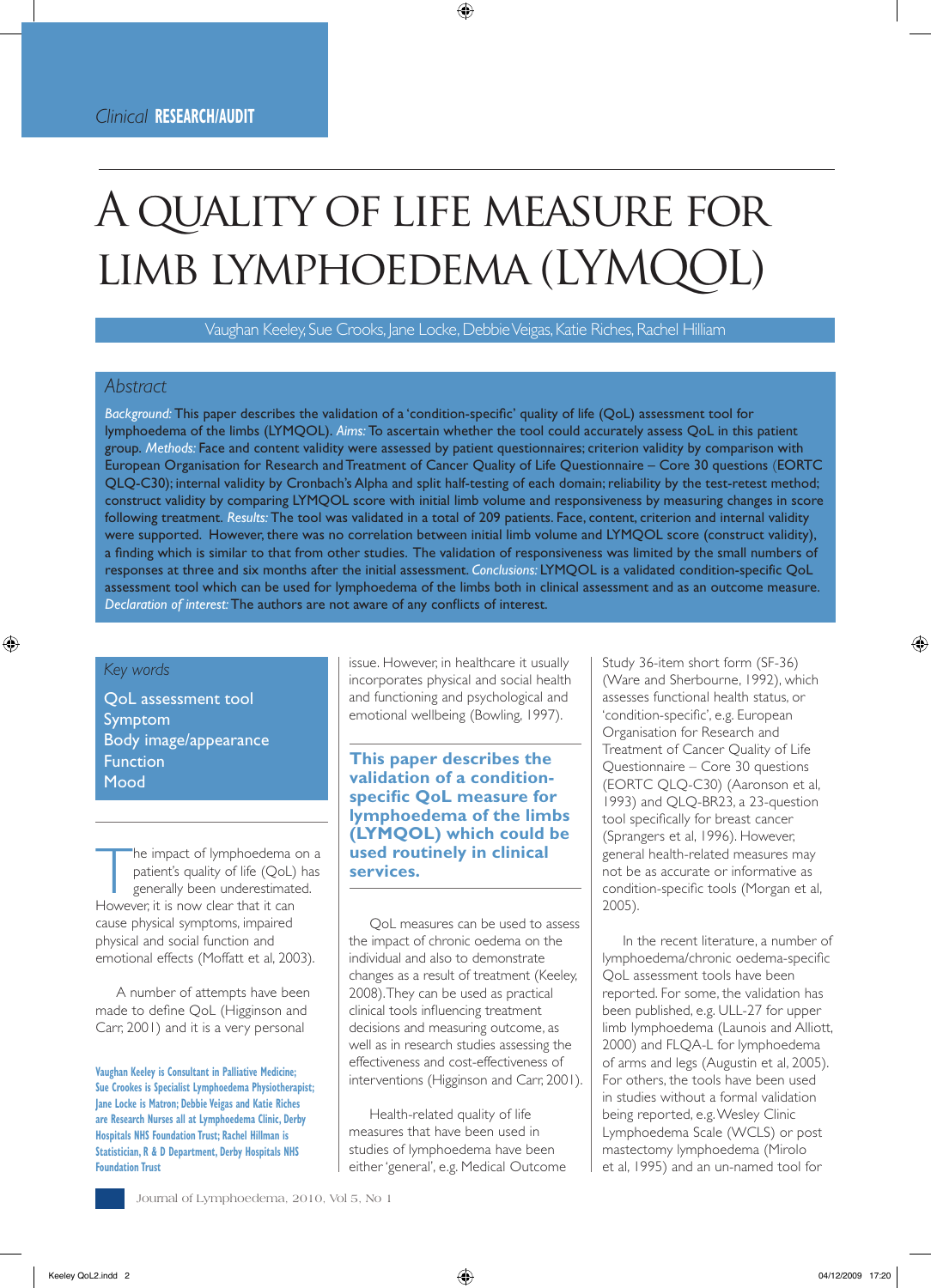peripheral lymphoedema (Weiss and Spray, 2002).

This paper describes the validation of a condition-specific QoL measure for lymphoedema of the limbs (LYMQOL) which could be used routinely in clinical services. Interim stages of the validation process have been previously reported (Keeley et al, 2004).

#### **Methods**

#### **Development of the tool**

LYMQOL was developed by experienced healthcare professionals in the lymphoedema service in Derby, UK in consultation with service users. Separate tools were developed for arm and leg lymphoedema. The tools were designed as patient-completed questionnaires with a structure similar to the EORTC QLQ-C30 (*Appendices 1a and 1b*).

The questions cover four domains: 8 Symptoms

- Body image/appearance
- $\rightarrow$  Function
- 8 Mood.

There is an overall QoL rating. The mood questions were taken from the previously validated EORTC QLQ-C30 with permission.

#### **Scoring of LYMQOL**

Each item in each domain was scored:

- $\blacktriangleright$  Not at all  $=1$
- $\blacktriangleright$  A little  $=2$
- $\rightarrow$  Quite a bit = 3
- $\rightarrow$  A lot =4.

A total score for each domain was calculated by adding all scores together and dividing by the total number of questions answered. If fewer than 50% of the items were answered, the whole domain was scored as 0. The 'overall QoL' item was scored 0–10.

In some of the analyses, the domain scores were calculated as a percentage to facilitate comparison with other measures (see below).

#### **Validation**

The study was designed to measure (Fallowfield, 1990):

- $\rightarrow$  Validity, i.e. is the scale measuring what it was designed to do?
- $\blacktriangleright$  Reliability, i.e. to what extent can the scale be reproduced under different conditions?
- $\blacktriangleright$  Responsiveness, i.e. is the scale sensitive enough to record significant changes following treatment?

Specific aspects of these elements were measured as follows.

#### **Face validity**

The subjective assessment of the presentation of the questionnaire and its relevance was measured using a short questionnaire that was given to patients who took part in the study (*Appendix 2*).

#### **Content validity: does the content address all the important issues**

This was assessed from the patient questionnaire and by a separate study (Veigas and Keeley, 2004). The study was a phenomenological interview of 22 patients. The main themes that emerged were loss, both actual and potential, relating to the individual's role, work, body image, self-esteem and embarrassment.

#### **Criterion validity: how does the new measure compare with a 'gold standard' tool?**

No such condition-specific tool was available at the time the study was carried out. Therefore, the results were compared with relevant sections of the EORTC QLQ-C30 in the first 50 patients, using the Spearman or Pearson correlation coefficient and intra-class correlation coefficient.

#### **Internal validity**

#### This includes:

**1** Internal consistency: by Cronbach's Alpha and split half-testing of each domain. The latter tests for homogeneity, i.e. the extent to which the questions relating to a particular domain measure only that and no other. Split halftesting was carried out in two ways, the first comparing first and second half items and the second comparing odd and even numbered items. The Spearman-Brown coefficient was used to test for similarities between the two halves

 $\blacktriangleright$  Reliability: by the test re-test method in a subgroup of patients. The first measure was carried out at the initial assessment and the second before intensive treatment with bandaging, i.e. repeated in individual patients before any treatment had been given, and therefore it was unlikely that there would have been any significant change in QoL. Results were compared using Pearson's correlation coefficient.

#### **Construct validity: to what extent does the tool test the theory it is measuring?**

It was postulated that patients with more severe lymphoedema (i.e. larger limb volumes) would have a 'lower' QoL, i.e. higher scores in LYMQOL domains. Therefore, initial limb volume was compared with LYMQOL scores in each domain, using the paired T test.

#### **Responsiveness: is the tool sensitive to change?**

This was assessed by measuring changes in QoL scores following treatment, using the Pearson correlation coefficient.

#### **Inclusion criteria:**

- $\blacktriangleright$  New patients presenting to the lymphoedema clinic in Derby who consented to take part
- **B** Patients over 18 years of age with unilateral or bilateral swelling of upper or lower limbs.

#### **Exclusion criteria:**

- $\rightarrow$  Those with active malignancy
- $\rightarrow$  Those undergoing chemotherapy.

Data was collected as follows: 8 First visit:

- demographics, i.e. gender, age,
- site of lymphoedema, cause of lymphoedema
- LYMOOL score
- Patient questionnaire
- EORTC OLO-C30 (first 50 patients)
- Limb volume measurement.
- **B** Follow-up at one week, one month, three months and six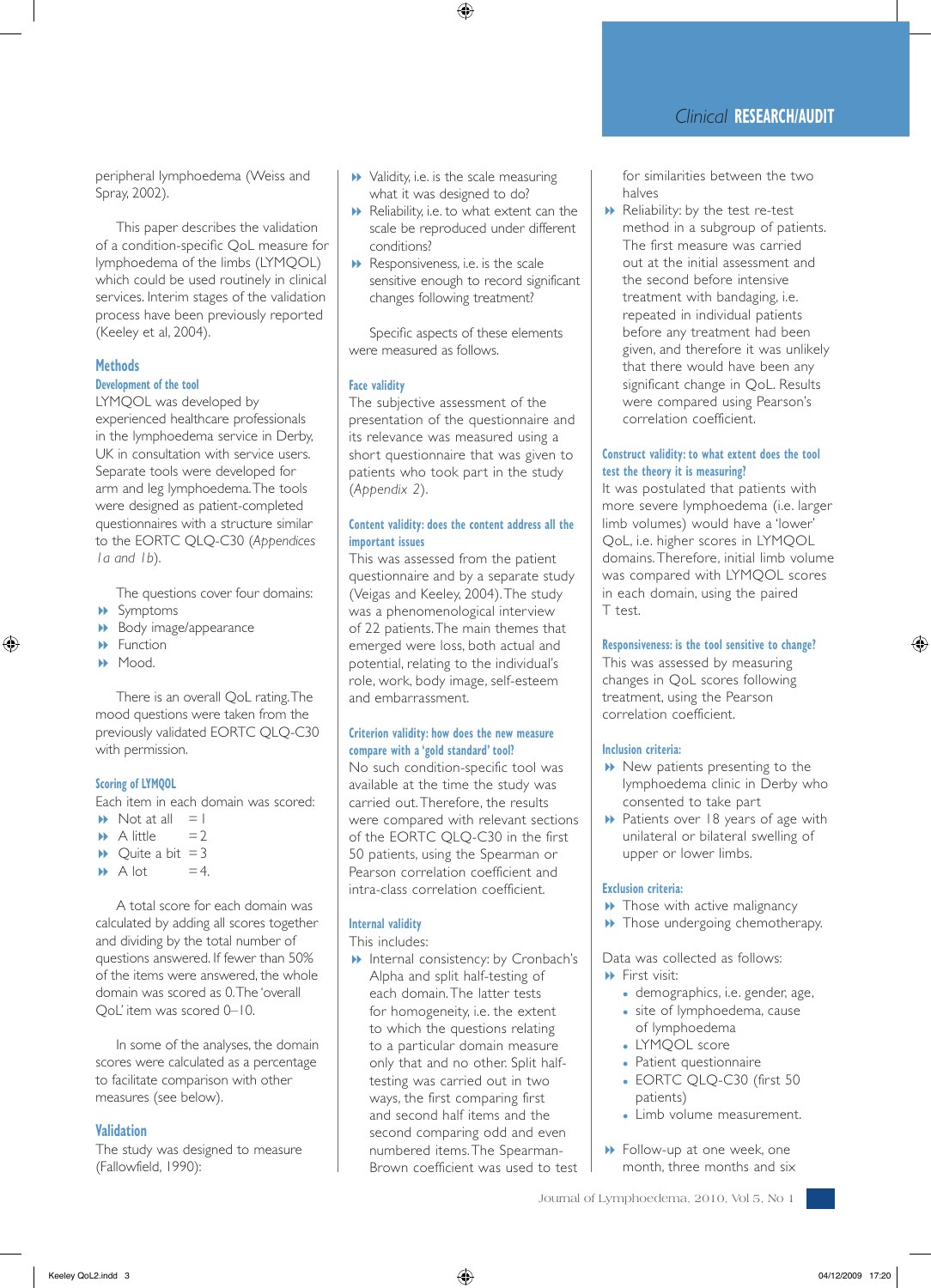#### *Clinical* **RESEARCH/AUDIT**

months after treatment either with a compression garment or multilayer lymphoedema bandaging ± manual lymphatic drainage (MLD). This involved:

- <sup>l</sup>LYMQOL score
- Limb volume measurement.

The study was approved by the Southern Derbyshire Local Research Ethics Committee (Reference No: SDLREC 0202/438).

#### **Results**

A total of 209 patients took part in the study, of which 78.7% were women. The mean age of participants was 58 years (SD 16.4 years). Bilateral leg swelling was the most frequently reported site of swelling (43.8%). Approximately one quarter of the sample reported unilateral arm swelling (26.8%) or unilateral leg swelling (27.7%). 1.5% of patients reported that a combination of arms and legs was swollen.

#### **Face validity**

Face validity was confirmed (*Table 1*). Patients found LYMQOL clear, easy to complete and not too long.

#### **Content validity**

There were 90 patient questionnaires returned. Although 92% of respondents felt that no questions could be left out, 20% felt that there were important areas missing. The main themes of these are shown in *Table 2*.

#### **Criterion validity**

The LYMQOL results for the domains 'function', 'symptoms', 'mood' and 'overall QoL' showed good correlation with those for comparable domains in the EOTC QLQ-C30 for both arm and leg questionnaires (*Tables 3 and 4*). There was no comparable domain in the EORTC QLQ-C30 for that of 'appearance' in LYMQOL, so no comparison could be made.

#### **Internal validity**

#### *Internal consistency — Cronbach's alpha*

Cronbach's alpha was >0.8 for all domains in both the arm and leg versions of LYMQOL, thus confirming internal consistency (*Tables 5* and *6*).

#### **Table 1**

**Face validity. Response to questionnaires (n=90)**

|                           | Yes $(\%)$ | No (%) months |
|---------------------------|------------|---------------|
| Was it easy to complete?  | ч≺         |               |
| Was it too long?          |            |               |
| Were the questions clear? |            |               |

Deleting any of the items did not appear to increase the value of alpha by a large amount, i.e. did not improve internal consistency and therefore supported the reliability.

The small number in the 'symptom' domains included in the analysis reflects the relatively large number of incomplete responses in this domain.

#### **Split half-testing of each domain**

Reliability was adequate (≥0.8) or good (≥0.9) for each of the domains with the exception of 'symptoms' for LYMQOL (arm) when first and second halves were compared (*Tables 7* and *8*). This is likely to be because the questions in the first half are all part of Q11 and relate to the site and degree of pain. The second method of testing is therefore more appropriate for this domain. Reliability was found to be adequate or good for all of the domains tested.

#### **Reliability**

Reliability was supported using the test-retest method for 15 patients who had leg oedema (*Table 9*). This number is relatively small and reflects the fact that most patients were treated at the first clinic appointment and the testretest method could only be used in those who returned for treatment at a later date. Nevertheless, there was good correlation between the mean scores for each domain at visit one and two, i.e. with no intervening treatment in this subgroup.

#### **Construct validity**

It was postulated that patients with more severe swelling, i.e. larger limb

#### **Table 2**

Examples of comments on what was missed out

- **B** Sensitivity of legs
- **1** Redness and soreness
- **Burning/hot feelings**
- $\blacktriangleright$  Effect of other conditions, e.g. previous knee injury
- $\blacktriangleright$  Impact of cellulitis
- 8 Embarrassment
- **B** Effect of compression garment

volume would have a 'lower' quality of life. Therefore, LYMQOL scores were compared with initial limb volume.

There was no significant correlation between any of the domains of LYMQOL and the initial limb volume.

#### **Responsiveness**

Scores at the time of presentation were compared with those at one week and one month later to see how the questionnaire responded over time. Too few responses were received at later times after presentation to allow meaningful analysis.

There were no significant differences in scores after one week and one month for LYMQOL (arm) domains.

For LYMQOL (leg), the 'appearance' scores were significantly lower, i.e. improved at one week and one month, whereas the 'function', 'symptoms'

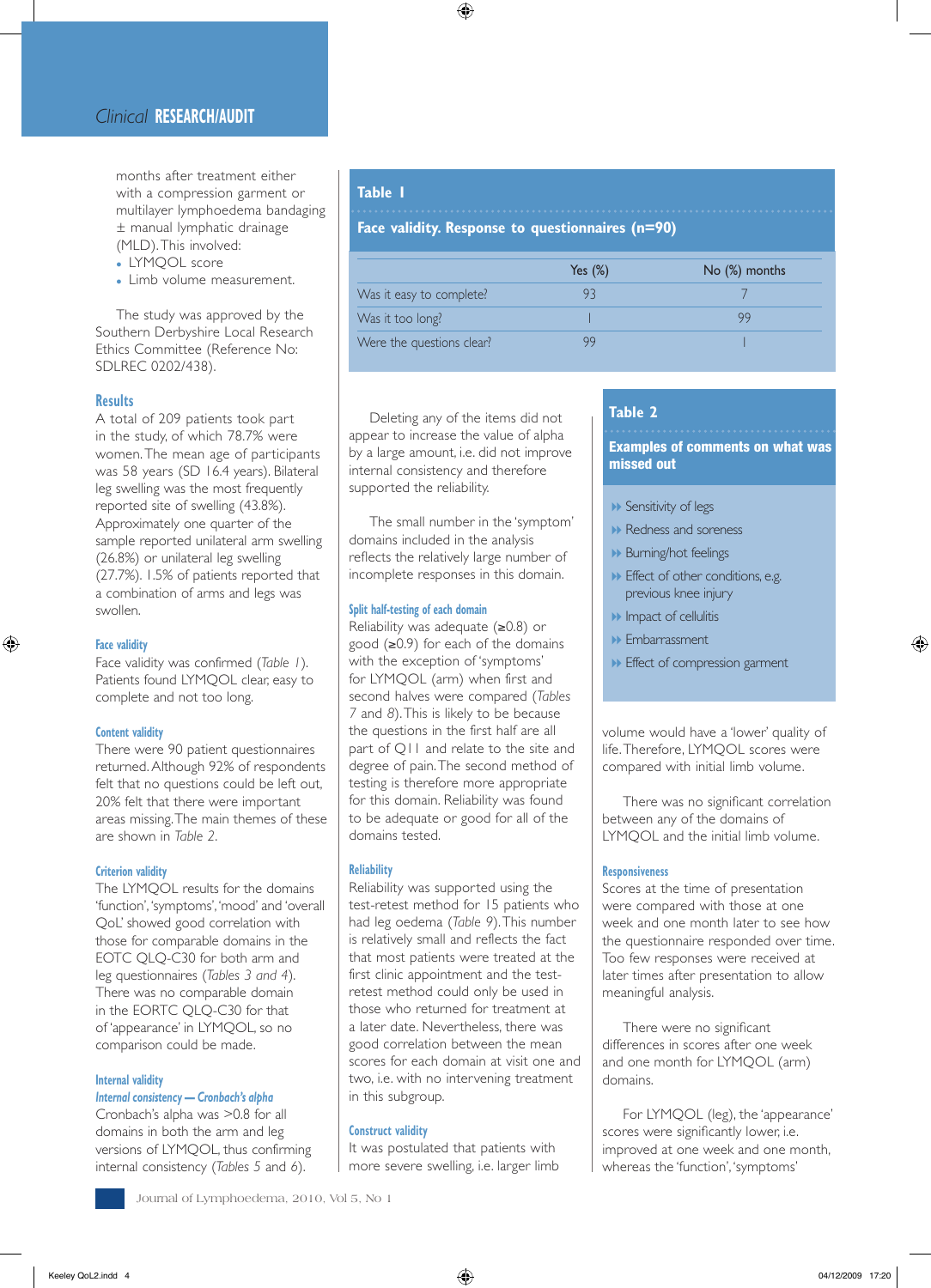#### **Table 3**

#### **Correlation between LYMQOL (arm) and EORTC QLQ-C30 domains**

| $\overline{n}$ | correlation<br>coefficient | p-value | <b>ICC</b> | p-value |
|----------------|----------------------------|---------|------------|---------|
| 5              | 0.689                      | 0.005   | 0.686      | 0.001   |
| 5              | 0.688                      | 0.005   | 0.643      | 0.003   |
| 15             | 0.860                      | < 0.001 | 0.868      | < 0.001 |
| $\overline{4}$ | 0.937                      | < 0.001 | 0941       | < 0.001 |
|                |                            |         |            |         |

ICC=Intraclass correlation coefficient

#### **Table 4**

#### **Correlation between LYMQOL (leg) and EORTC QLQ-C30 domains**

|          | $\mathsf{n}$ | correlation<br>coefficient | p-value | <b>ICC</b> | p-value |
|----------|--------------|----------------------------|---------|------------|---------|
| Function | 23           | 0.690                      | < 0.001 | 0.674      | < 0.001 |
| Symptoms | 25           | 0.788                      | < 0.001 | 0.614      | < 0.001 |
| Mood     | 26           | 0.805                      | < 0.001 | 0.782      | < 0.001 |
| QoL      | 24           | 0.644                      | 0.001   | 0.632      | < 0.001 |

ICC=Intraclass correlation coefficient

#### **Table 5**

#### **Cronbach's alpha for the domains of LYMQOL (arm)**

|            | $\overline{n}$ | alpha |
|------------|----------------|-------|
| Function   | 28             | 0.882 |
| Appearance | 42             | 0.832 |
| Symptoms   | 4              | 0.851 |
| Mood       | 50             | 0.867 |

and 'mood' domains showed no difference. The 'overall QoL' scores were significantly higher, i.e. better at one week but no different at one month from presentation (*Table 10*), although the difference at one week was small and not likely to be of clinical significance.

#### **Reducing the number of items**

Although the LYMQOL tool is not particularly lengthy (38 items for arm; 40 items for leg), analysis was carried out to see if any items were 'redundant', i.e. were unnecessary and could be removed. This was achieved by examining internal correlations of items

within each domain using Spearman's correlation coefficient (rho).

If two items have a high correlation, they may be measuring the same thing and, therefore, one could be removed in the development of a revised version of LYMQOL. From a statistical point of view, a correlation of ≥0.7 was applied as the 'cut off' for a significant value in determining whether a particular item could be considered superfluous.

Items with a poor correlation to the overall domain score may equally not contribute much to the domain as a whole. These could also be removed to shorten the tool without affecting its value.

However, in the application of this methodology, consideration has also to be given to whether the items are particularly relevant clinically. If LYMQOL is to be used as part of clinical assessment and outcome measurement, keeping some potentially 'redundant' items may be appropriate if they are of clinical importance.

Finally, consideration was given to whether some items were frequently 'not answered' by respondents and could therefore be omitted. This was particularly relevant to the 'symptom' domain where the number of complete responses was low (*Tables 5* and *6*).

Using this approach, LYMQOL arm and LYMQOL leg were modified and the new versions contain 28 and 27 items respectively (*Appendix 3a, 3b*). The scoring system is also included in *Appendix 3a and 3b*.

The details of this modification process are included in *Appendix 4*.

#### **Discussion**

This paper has demonstrated the face validity, content validity, criterion validity and internal validity of LYMQOL.

The aim was to produce a conditionspecificQoL tool for lymphoedema which could be used in routine clinical practice for assessment and as an outcome measure, as well as in research.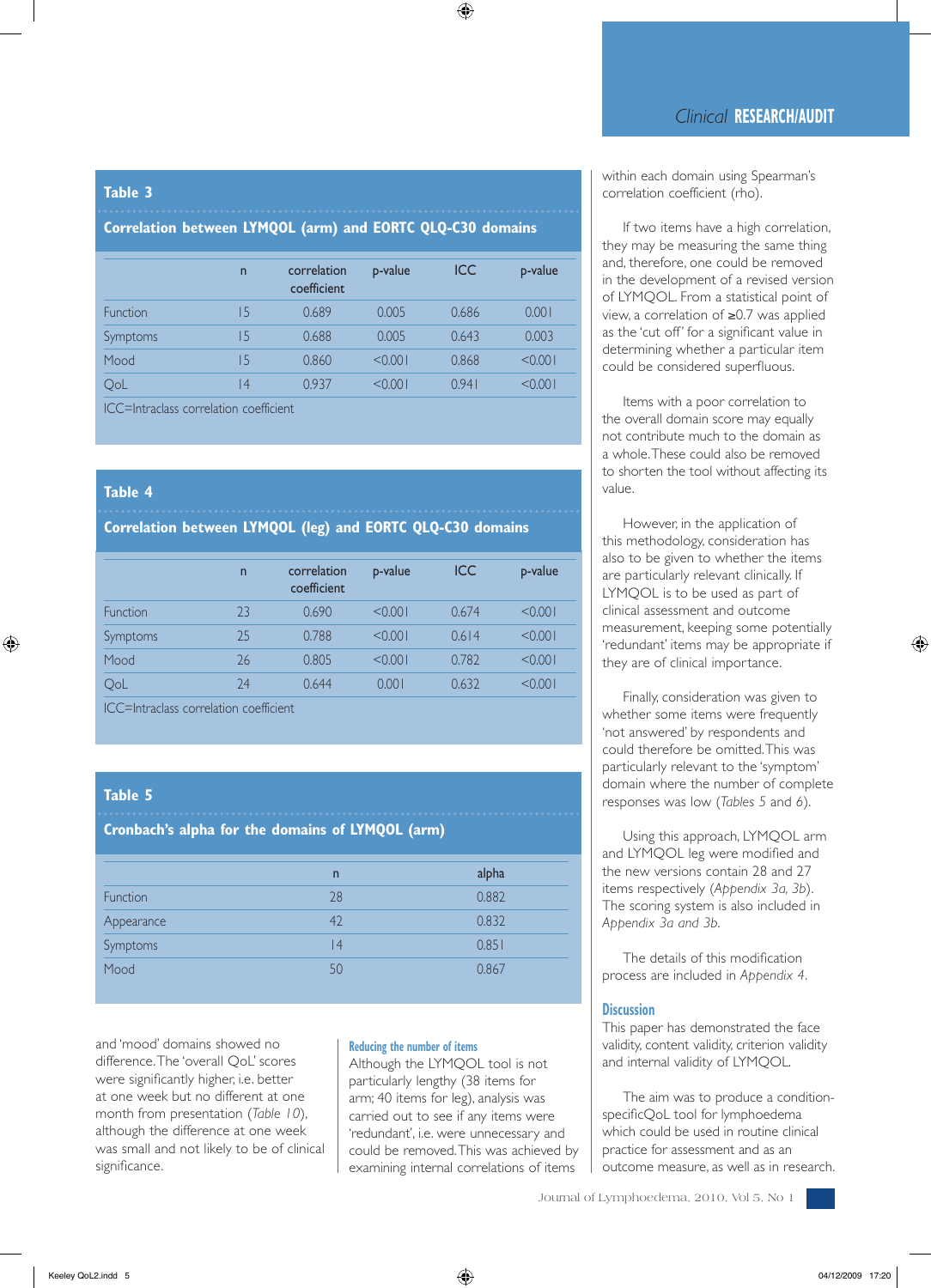#### **Table 6**

#### **Cronbach's alpha for the domains of LYMQOL (leg)**

|            | $\overline{n}$ | alpha |
|------------|----------------|-------|
| Function   | 45             | 0.945 |
| Appearance | 78             | 0.874 |
| Symptoms   | 12             | 0.917 |
| Mood       | 100            | 0.875 |

#### **Table 7**

#### **Spearman-Brown coefficients for split half-testing for LYMQOL (arm) domains**

|            | n  | 1st/2nd half | Odd/even |  |
|------------|----|--------------|----------|--|
| Function   | 28 | 0.923        | 0.933    |  |
| Appearance | 42 | 0.853        | 0.830    |  |
| Symptoms   | 4  | 0.642        | 0.859    |  |
| Mood       | 50 | 0.801        | 0.871    |  |

#### **Table 8**

**Spearman-Brown coefficients for split half-testing for LYMQOL (leg) domains** 

| $\overline{n}$ | 1st/2nd half | Odd/even |  |
|----------------|--------------|----------|--|
| 45             | 0.897        | 0.964    |  |
| 78             | 0.835        | 0.936    |  |
|                | 0.887        | 0.964    |  |
| $($ )()        | 0.855        | 0.923    |  |
|                |              |          |  |

As such, it is important that the tool is easy to use and not too lengthy. Although patients did not feel it was too long, and indeed suggested further items which should be added (*Table 2*), it was also clear that there was a degree of 'fatigue' in repeatedly completing the questionnaire during the course of the study, as the numbers responding decreased over time. Indeed, there were insufficient responses at three and six months to examine statistically.

On reviewing the issues raised in *Table 2*, it was felt that some could perhaps be addressed by existing items, e.g. impact on holidays covered by the item on leisure activities and embarrassment by the 'appearance' domain.

The question of the effect of comorbidity on the scores is more complex. For example, mobility may be affected by other conditions, e.g. arthritis, lung disease and

neurological problems, rather than the lymphoedema itself. This needs to be considered when using the tool to assess individual patients, since treating the lymphoedema successfully may not necessarily result in an improvement in mobility (as measured by the 'function' domain) in these situations.

Taking the above into account, it was felt important to try to reduce the size of LYMQOL to make it more acceptable to users. This process was supported by the statistical analysis, which had demonstrated that some items were potentially redundant. The revised versions of LYMQOL should also address the problem of incomplete responses to the symptom domain (*Tables 5, 6, 7* and *8*). It seems that the issue here related to the 'sites of pain', particularly in LYMQOL (arm) as described in *Table 7* and, therefore, the revised version has been amended accordingly (*Appendices 3a, 3b* and *4*).

The decline in 'response rate' at three and six months may reflect patient 'fatigue', however it is also possible that not all patients received questionnaires to complete at these times if the research nurse was not present at the follow-up appointment. Regardless of this, a less frequent use, e.g. six-monthly or annually may be appropriate when LYMQOL is employed in routine clinical practice to fit in with follow-up assessment appointments.

Construct validity was not fully confirmed in that there seemed to be no significant correlation between initial limb volume and quality of life. Interestingly, other studies have reported a lack of relationship between improved QoL and a reduction in limb volume after treatment (e.g. Sitzia and Sobrido, 1997; Weiss and Spray, 2002). Thus, the initial construct that limb volume and quality of life are inversely related may be erroneous. Nevertheless, this could suggest that QoL measures may add a different dimension to patient assessment beyond the routine measurement of limb volume currently carried out by most lymphoedema services. Hence,

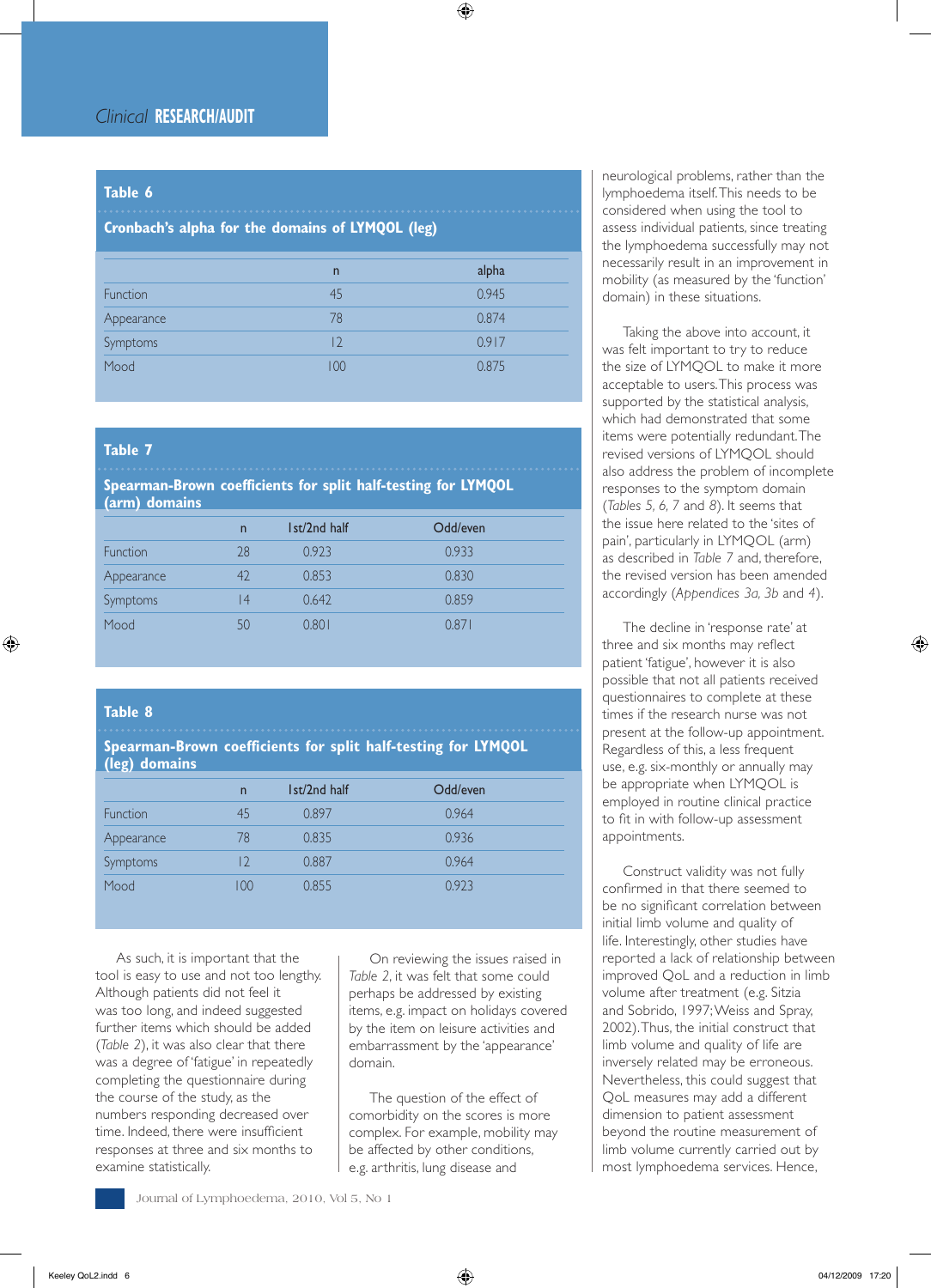#### **Table 9**

#### **Correlation of domain scores in LYMQOL (leg) at visits one and two without intervening treatment (n=15)**

| Domain      | Correlation | p-value |
|-------------|-------------|---------|
| Functional  | 0.543       | 0.036   |
| Appearance  | 0.909       | < 0.001 |
| Symptoms    | 0.861       | < 0.001 |
| Mood        | 0.826       | < 0.001 |
| Overall QoL | 0.542       | 0.037   |

#### **Table 10**

**Comparison of domain scores at presentation, 1 week and 1 month for** 

**LYMQOL (leg)**

| --             |              |             |           |          |         |
|----------------|--------------|-------------|-----------|----------|---------|
| Domain         | $\mathsf{n}$ | Mean $(\%)$ | <b>SD</b> | T-test   | p-value |
| a) Appearance  |              |             |           |          |         |
| Presentation   | 76           | 45.2        | 26.1      | 3.109    | 0.003   |
| One week       | 76           | 38.8        | 26.9      |          |         |
| Presentation   | 54           | 41.2        | 28.5      | 2.482    | 0.016   |
| One month      | 54           | 34.0        | 27.9      |          |         |
| b) Overall QoL |              |             |           |          |         |
| Presentation   | 74           | 63.1        | 20.3      | $-2.176$ | 0.003   |
| One week       | 74           | 66.9        | 18.3      |          |         |
| Presentation   | 49           | 63.1        | 17.6      | $-0.230$ | 0.819   |
| One month      | 49           | 63.7        | 20.9      |          |         |

this strengthens the case for using a condition-specific QoL assessment tool as a clinical outcome measure.

Unfortunately, the data available in this study have not conclusively demonstrated the responsiveness of LYMQOL over time, although the 'appearance' scores of LYMQOL (leg) were significantly improved at one week and one month. This is largely due to the fact that few patients completed questionnaires at three and six months. More data is to be collected on this using the revised LYMQOL, but asking patients to complete questionnaires less frequently (six-monthly), with the aim of improving the response rate.

LYMQOL seems to be a potentially useful tool in assessing and monitoring patients with chronic limb oedema. One limitation in its use, however, is that it does not specifically address 'midline' oedema, e.g. trunk, genital and head and neck oedema.

A number of other conditionspecific QoL tools for lymphoedema have been developed and reported. Only two other groups have published the validation of the tools — ULL-27 for upper limb lymphoedema (Launois and Alliott, 2000) and FLQA-L for lymphoedema of the arms and legs (Augustin et al, 2005).

The former is a 27-item tool

#### **Key points**

- **B** The validation of LYMQOL, a quality of life assessment tool for limb lymphoedema is described.
- **BELYMOOL covers four domains:** symptoms, body image/ appearance, function and mood, as well as an overall QoL score.
- $\blacktriangleright$  As a result of the validation process, a revised version of LYMQOL has been produced and is available for use in the assessment of patients with lymphoedema and their response to treatment.data and monitoring of changes over time.

specifically designed for upper limb lymphoedema. The latter is a 92 item questionnaire derived from a previously validated tool (FLQA vein questionnaire). LYMQOL represents an alternative to these, being a relatively short tool, covering both arm and leg oedema.

LYMQOL has not been designed for use in children, therefore it is not recommended for this age group. In addition, as described above, it does specifically address 'mid-line' lymphoedema. This is going to be the subject of future work

#### **Conclusions**

LYMQOL is a validated QoL assessment tool for use with people with limb lymphoedema. Further work is underway to confirm its responsiveness over time. Readers who are interested in using LYMQOL are invited to contact vaughan.keeley@derbyhospitals.nhs.uk for further information and to share experiences of its use. **JL**

#### **Acknowledgement**

*The authors thank the EORTC for their*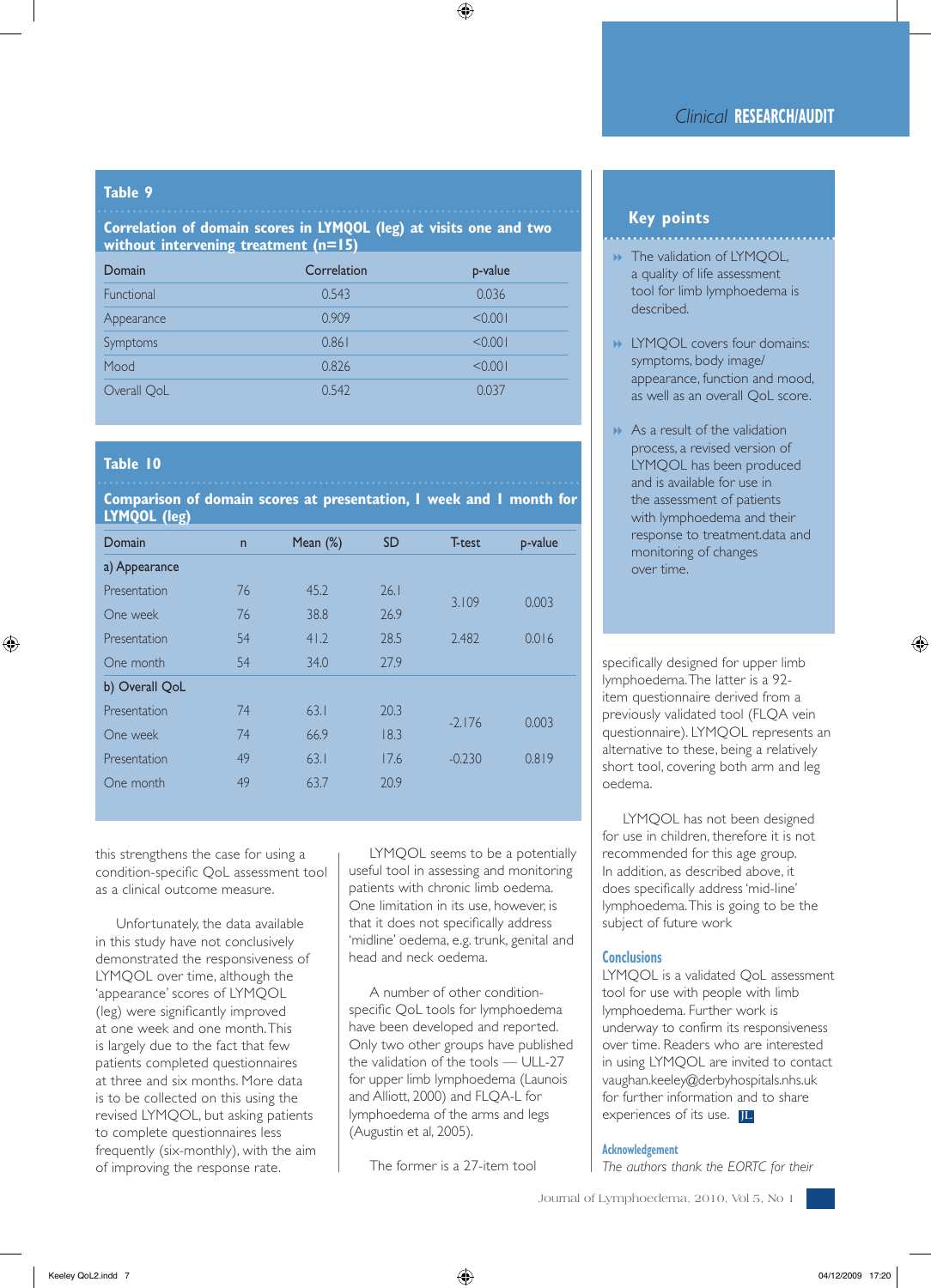*permission to use elements of EORTC QLQ-C30 in the development of LYMQOL. Many thanks are also due to all the patients who contributed to the project. The authors would like to thank Apostolos Fakis, statistician, for reviewing the paper and the members of the lymphoedema team who helped with data collection.* 

#### **References**

Aaronson NK, Ahmedzai S, Bergman B et al (1993) The European Organization for Research and Treatment of Cancer QLQ-C30: A quality-of-life instrument for use in international clinical trials in oncology. *J Nat Cancer Inst* **85(5):** 365–75

Augustin M, Bross F, Földi E, Vanscheidt W, Zschocke I (2005) Development, validation and clinical use of the FLQA-L, a diseasespecific quality of life questionnaire for patients with lymphedema. VASA. *J Vasc Dis*  **34(1):** 31–5

Bowling A (1997) *Research Methods in Health: Investigating Health and Health Services*. Open University Press, Buckingham, Philadelphia

Fallowfield L (1990) *Quality of Life*. Souvenir Press Ltd, London

Higginson I, Carr AJ (2001) Measuring quality of life: Using quality of life measures in the clinical setting. *Br Med J* **322:** 1297– 1300

Keeley VL, Veigas D, Crooks S, et al (2004) The development of a condition-specific quality of life measure for lymphoedema (LYMQOL). *Eur J Lymphol* **12(41):** 36

Keeley V (2008) Quality of life assessment tools in chronic oedema. *Br J Community Nurs* **13(10):** 522–7

Launois R, Alliot F (2000) Quality of life scale in upper limb lymphoedema – a validation study. *Lymphology* **33:** 266–74

Mirolo BR, Bunce IH, Chapman M, et al (1995) Psychosocial benefits of postmastectomy lymphedema therapy. *Cancer Nurs* **18(3):** 197–205

Moffatt CJ, Franks PJ, Doherty DC, et al (2003) Lymphoedema: an underestimated health problem. *Q J Med* **96:** 731–8

Morgan PA, Franks PJ, Moffatt CJ (2005) Health-related quality of life with lymphoedema: a review of the literature. *Int Wound J* **2:** 47–62

Sitzia J, Sobrido L (1997) Measurement of health-related quality of life of patients receiving conservative treatment for limb lymphoedema using the Nottingham Health Profile. *Quality Life Res* **6:** 373–84

Sprangers MAG, Groenvold M, Arraras J, Franklin J, te Velde A, Muller M for the EORTC study group on quality of life (1996) The EORTC breast cancer specific quality of life questionnaire (QLQ-BR23): first results from a three country field study. *J Clin Oncol* **14:** 2756–68

Veigas D, Keeley V (2004) A qualitative investigation of the lived experience of lymphoedema. *Eur J Lymphol* **12(41):** 36

Ware JE, Sherbourne CD (1992) The MOS 36-item short-form health survey (SF-36) I. Conceptual framework and item selection. *Med Care* **30:** 473–83

Weiss JM, Spray BJ (2002) The effect of complete decongestive therapy on the quality of life of patients with peripheral lymphedema. *Lymphology* **35:** 46–58

#### **Appendix 2**

### **Lymphoedema quality of life questionnaire responses (1)** Was it easy to complete? **(5)** Were there any questions which you feel we could have left out? **(6)** Any other comments? **(4)** Were there any important areas where your swollen limb(s) affects the quality of your life that were not covered? **(2)** Was it too long? **(3)** Were all the questions clear? If no, please say why: ...................................................................................................................................................................................................................................................................................... ...................................................................................................................................................................................................................................................................................... If yes please give examples: ...................................................................................................................................................................................................................................................................................... ...................................................................................................................................................................................................................................................................................... ...................................................................................................................................................................................................................................................................................... ...................................................................................................................................................................................................................................................................................... If yes please comment: ...................................................................................................................................................................................................................................................................................... ...................................................................................................................................................................................................................................................................................... If no please record the relevant question numbers, and state why: ...................................................................................................................................................................................................................................................................................... ......................................................................................................................................................................................................................................................................................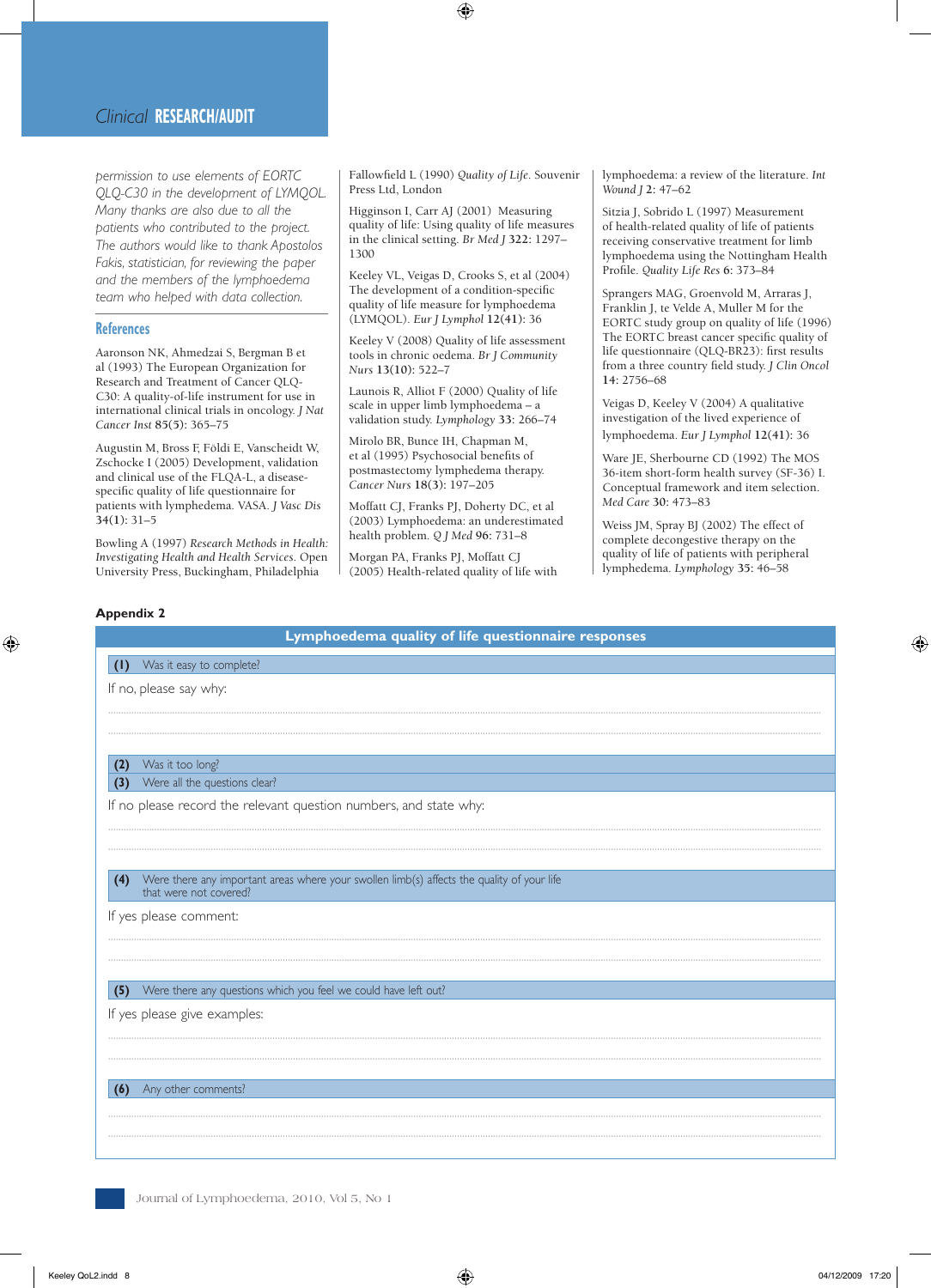#### **Appendix 1a**

|      |                                                                                                                  |  |                           |   |   |   | Lymphoedema Quality of Life Study (LYMQOL) |   |            | <b>ARM</b>                                                                                      |             |                  |
|------|------------------------------------------------------------------------------------------------------------------|--|---------------------------|---|---|---|--------------------------------------------|---|------------|-------------------------------------------------------------------------------------------------|-------------|------------------|
|      |                                                                                                                  |  |                           |   |   |   |                                            |   |            | If any of the items are not applicable to you, please write N/A in the relevant answer box(es). |             |                  |
| (1)  | How much does your swollen arm affect the following daily activities?                                            |  |                           |   |   |   |                                            |   |            |                                                                                                 |             |                  |
|      |                                                                                                                  |  |                           |   |   |   |                                            |   | Not at all | A little                                                                                        | Quite a bit | A lot            |
|      | a) occupation                                                                                                    |  |                           |   |   |   |                                            |   |            |                                                                                                 |             |                  |
|      | b) housework                                                                                                     |  |                           |   |   |   |                                            |   |            |                                                                                                 |             |                  |
|      | c) combing hair                                                                                                  |  |                           |   |   |   |                                            |   |            |                                                                                                 |             |                  |
|      | d) dressing                                                                                                      |  |                           |   |   |   |                                            |   |            |                                                                                                 |             |                  |
|      | e) doing up/undoing buttons                                                                                      |  |                           |   |   |   |                                            |   |            |                                                                                                 |             |                  |
|      | writing<br>f)                                                                                                    |  |                           |   |   |   |                                            |   |            |                                                                                                 |             |                  |
|      | eating<br>g)                                                                                                     |  |                           |   |   |   |                                            |   |            |                                                                                                 |             |                  |
|      | h) washing                                                                                                       |  |                           |   |   |   |                                            |   |            |                                                                                                 |             |                  |
|      | cleaning teeth<br>i)                                                                                             |  |                           |   |   |   |                                            |   |            |                                                                                                 |             |                  |
|      | putting on make-up/shaving                                                                                       |  |                           |   |   |   |                                            |   |            |                                                                                                 |             |                  |
|      | How much does it affect your leisure activities/social life?                                                     |  |                           |   |   |   |                                            |   |            |                                                                                                 |             |                  |
|      |                                                                                                                  |  |                           |   |   |   |                                            |   |            |                                                                                                 |             |                  |
|      | Please give example(s) of this.                                                                                  |  |                           |   |   |   |                                            |   |            |                                                                                                 |             |                  |
|      |                                                                                                                  |  |                           |   |   |   |                                            |   |            |                                                                                                 |             |                  |
|      |                                                                                                                  |  |                           |   |   |   |                                            |   |            |                                                                                                 |             |                  |
| (3)  | How much do you have to depend on other people?                                                                  |  |                           |   |   |   |                                            |   |            |                                                                                                 |             |                  |
| (4)  | How much do you feel the swelling affects your appearance?                                                       |  |                           |   |   |   |                                            |   |            |                                                                                                 |             |                  |
| (5)  | How much difficulty do you have finding clothes to fit?                                                          |  |                           |   |   |   |                                            |   |            |                                                                                                 |             |                  |
| (6)  | How much difficulty do you have finding clothes you would like to wear?                                          |  |                           |   |   |   |                                            |   |            |                                                                                                 |             |                  |
| (7)  | Have you had difficulty wearing jewellery, e.g. wedding ring?                                                    |  |                           |   |   |   |                                            |   |            |                                                                                                 |             |                  |
| (8)  | Does the swelling affect how you feel about yourself?                                                            |  |                           |   |   |   |                                            |   |            |                                                                                                 |             |                  |
| (9)  | Does it affect your relationship with your partner?                                                              |  |                           |   |   |   |                                            |   |            |                                                                                                 |             |                  |
| (10) | Does it affect your relationships with other people?                                                             |  |                           |   |   |   |                                            |   |            |                                                                                                 |             |                  |
|      | (11) Does your lymphoedema cause you pain?                                                                       |  |                           |   |   |   |                                            |   |            |                                                                                                 |             |                  |
|      | If so, do you have pain in the arm                                                                               |  |                           |   |   |   |                                            |   |            |                                                                                                 |             |                  |
|      |                                                                                                                  |  | shoulder                  |   |   |   |                                            |   |            |                                                                                                 |             |                  |
|      |                                                                                                                  |  | back                      |   |   |   |                                            |   |            |                                                                                                 |             |                  |
|      |                                                                                                                  |  | neck                      |   |   |   |                                            |   |            |                                                                                                 |             |                  |
|      |                                                                                                                  |  | elsewhere - if so, where? |   |   |   |                                            |   |            |                                                                                                 |             |                  |
|      | (12) Do you have any numbness in your swollen arm?                                                               |  |                           |   |   |   |                                            |   |            |                                                                                                 |             |                  |
|      | (13) Do you have any feelings of 'pins and needles' or tingling in your swollen arm?                             |  |                           |   |   |   |                                            |   |            |                                                                                                 |             |                  |
|      | (14) Does your swollen arm feel weak?                                                                            |  |                           |   |   |   |                                            |   |            |                                                                                                 |             |                  |
|      | (15) Does your swollen arm feel heavy?                                                                           |  |                           |   |   |   |                                            |   |            |                                                                                                 |             |                  |
|      | (16) Does your hand feel 'cold'?                                                                                 |  |                           |   |   |   |                                            |   |            |                                                                                                 |             |                  |
|      | (17) Do you feel tired?                                                                                          |  |                           |   |   |   |                                            |   |            |                                                                                                 |             |                  |
|      | In the past week                                                                                                 |  |                           |   |   |   |                                            |   |            |                                                                                                 |             |                  |
|      | (18) Have you had trouble sleeping?                                                                              |  |                           |   |   |   |                                            |   |            |                                                                                                 |             |                  |
|      | (19) Have you had difficulty concentrating on things, e.g. reading?                                              |  |                           |   |   |   |                                            |   |            |                                                                                                 |             |                  |
|      | (20) Have you felt tense?                                                                                        |  |                           |   |   |   |                                            |   |            |                                                                                                 |             |                  |
|      | (21) Have you felt worried?                                                                                      |  |                           |   |   |   |                                            |   |            |                                                                                                 |             |                  |
|      | (22) Have you felt irritable?                                                                                    |  |                           |   |   |   |                                            |   |            |                                                                                                 |             |                  |
|      | (23) Have you felt depressed?                                                                                    |  |                           |   |   |   |                                            |   |            |                                                                                                 |             |                  |
|      | (24) Overall, how would you rate your quality of life at present? Please mark your score on the following scale: |  |                           |   |   |   |                                            |   |            |                                                                                                 |             |                  |
|      |                                                                                                                  |  |                           |   |   |   |                                            |   |            |                                                                                                 |             |                  |
| Poor | 0                                                                                                                |  | 2                         | 3 | 4 | 5 | 6                                          | 7 | 8          | 9                                                                                               | 10          | <b>Excellent</b> |

Questions 18 to 24 have been reproduced with permission from the EORTC These questions are only a part of the QLQ-C30 Questionnaire.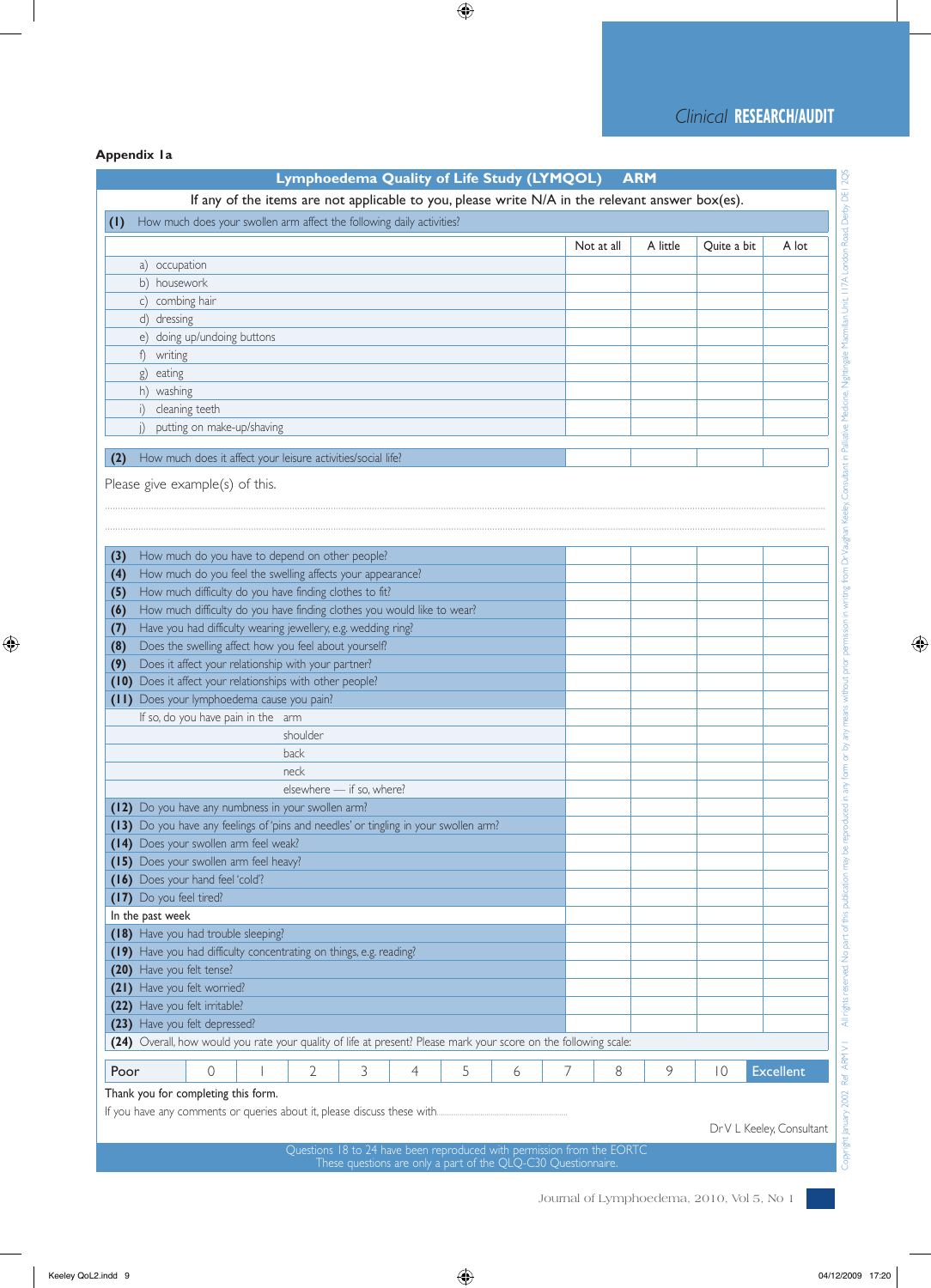#### *Clinical* **RESEARCH/AUDIT**

#### **Appendix 1b**

|                                                                                                                  |                                                                                                 | Lymphoedema Quality of Life Study (LYMQOL) |   |   |   |   |   |            | <b>LEG</b> |                |                  |
|------------------------------------------------------------------------------------------------------------------|-------------------------------------------------------------------------------------------------|--------------------------------------------|---|---|---|---|---|------------|------------|----------------|------------------|
|                                                                                                                  | If any of the items are not applicable to you, please write N/A in the relevant answer box(es). |                                            |   |   |   |   |   |            |            |                |                  |
| $\left( 1\right)$                                                                                                | Has your swollen leg(s) affected:                                                               |                                            |   |   |   |   |   |            |            |                |                  |
|                                                                                                                  |                                                                                                 |                                            |   |   |   |   |   | Not at all | A little   | Quite a bit    | A lot            |
| a) your walking                                                                                                  |                                                                                                 |                                            |   |   |   |   |   |            |            |                |                  |
|                                                                                                                  | b) your ability to go up and down stairs                                                        |                                            |   |   |   |   |   |            |            |                |                  |
|                                                                                                                  | c) your ability to bend, e.g. to tie shoelaces or cut toenails                                  |                                            |   |   |   |   |   |            |            |                |                  |
| d) your ability to kneel                                                                                         |                                                                                                 |                                            |   |   |   |   |   |            |            |                |                  |
| e) your ability to stand                                                                                         |                                                                                                 |                                            |   |   |   |   |   |            |            |                |                  |
|                                                                                                                  | f) your ability to get into/out of a car                                                        |                                            |   |   |   |   |   |            |            |                |                  |
|                                                                                                                  | g) Your ability to get on/of public transport, e.g. trains/buses                                |                                            |   |   |   |   |   |            |            |                |                  |
|                                                                                                                  | h) your ability to get up from a chair                                                          |                                            |   |   |   |   |   |            |            |                |                  |
| i) your ability to drive a car                                                                                   |                                                                                                 |                                            |   |   |   |   |   |            |            |                |                  |
| j) your occupation                                                                                               |                                                                                                 |                                            |   |   |   |   |   |            |            |                |                  |
|                                                                                                                  | k) your ability to do housework                                                                 |                                            |   |   |   |   |   |            |            |                |                  |
|                                                                                                                  |                                                                                                 |                                            |   |   |   |   |   |            |            |                |                  |
| (2)                                                                                                              | Does the swelling affect your leisure activities/social life?                                   |                                            |   |   |   |   |   |            |            |                |                  |
|                                                                                                                  |                                                                                                 |                                            |   |   |   |   |   |            |            |                |                  |
| Please give example(s) of this.                                                                                  |                                                                                                 |                                            |   |   |   |   |   |            |            |                |                  |
|                                                                                                                  |                                                                                                 |                                            |   |   |   |   |   |            |            |                |                  |
|                                                                                                                  |                                                                                                 |                                            |   |   |   |   |   |            |            |                |                  |
| (3)                                                                                                              | How much do you have to depend on other people?                                                 |                                            |   |   |   |   |   |            |            |                |                  |
| (4)                                                                                                              | How much do you feel the swelling affects your appearance?                                      |                                            |   |   |   |   |   |            |            |                |                  |
| (5)                                                                                                              | How much difficulty do you have finding clothes to fit?                                         |                                            |   |   |   |   |   |            |            |                |                  |
| (6)                                                                                                              | How much difficulty do you have finding clothes you would like to wear?                         |                                            |   |   |   |   |   |            |            |                |                  |
| (7)                                                                                                              | Do you have difficulty finding shoes to fit?                                                    |                                            |   |   |   |   |   |            |            |                |                  |
| (8)                                                                                                              | Do you have difficulty finding socks/tights/stockings to fit?                                   |                                            |   |   |   |   |   |            |            |                |                  |
| (9)                                                                                                              | Does the swelling affect how you feel about yourself?                                           |                                            |   |   |   |   |   |            |            |                |                  |
| (10) Does it affect your relationship with your partner?                                                         |                                                                                                 |                                            |   |   |   |   |   |            |            |                |                  |
| (11) Does it affect your relationships with other people?                                                        |                                                                                                 |                                            |   |   |   |   |   |            |            |                |                  |
| (12) Does your lymphoedema cause you pain?                                                                       |                                                                                                 |                                            |   |   |   |   |   |            |            |                |                  |
|                                                                                                                  | If so, do you have pain in the foot/feet                                                        |                                            |   |   |   |   |   |            |            |                |                  |
|                                                                                                                  |                                                                                                 | leg/legs                                   |   |   |   |   |   |            |            |                |                  |
|                                                                                                                  |                                                                                                 | hip(s)                                     |   |   |   |   |   |            |            |                |                  |
|                                                                                                                  |                                                                                                 | back                                       |   |   |   |   |   |            |            |                |                  |
|                                                                                                                  |                                                                                                 | elsewhere - if so, where?                  |   |   |   |   |   |            |            |                |                  |
| (13) Do you have any numbness in your swollen leg(s)?                                                            |                                                                                                 |                                            |   |   |   |   |   |            |            |                |                  |
| (14) Do you have any feelings of 'pins and needles' or tingling in your swollen leg(s)                           |                                                                                                 |                                            |   |   |   |   |   |            |            |                |                  |
| (15) Does (do) your swollen leg(s) feel weak?                                                                    |                                                                                                 |                                            |   |   |   |   |   |            |            |                |                  |
| (16) Does (do) your swollen leg(s) feel heavy?                                                                   |                                                                                                 |                                            |   |   |   |   |   |            |            |                |                  |
| (17) Does (do) your swollen foot (feet) feel 'old'?                                                              |                                                                                                 |                                            |   |   |   |   |   |            |            |                |                  |
| (18) Have you had any leakage of fluid from your leg(s)                                                          |                                                                                                 |                                            |   |   |   |   |   |            |            |                |                  |
| In the past week                                                                                                 |                                                                                                 |                                            |   |   |   |   |   |            |            |                |                  |
| (19) Have you had trouble sleeping?                                                                              |                                                                                                 |                                            |   |   |   |   |   |            |            |                |                  |
| (20) Have you had difficulty concentrating on things, e.g. reading?                                              |                                                                                                 |                                            |   |   |   |   |   |            |            |                |                  |
| (21) Have you felt tense?                                                                                        |                                                                                                 |                                            |   |   |   |   |   |            |            |                |                  |
| (22) Have you felt worried?                                                                                      |                                                                                                 |                                            |   |   |   |   |   |            |            |                |                  |
| (23) Have you felt irritable?                                                                                    |                                                                                                 |                                            |   |   |   |   |   |            |            |                |                  |
| (24) Have you felt depressed?                                                                                    |                                                                                                 |                                            |   |   |   |   |   |            |            |                |                  |
| (25) Overall, how would you rate your quality of life at present? Please mark your score on the following scale: |                                                                                                 |                                            |   |   |   |   |   |            |            |                |                  |
| Poor                                                                                                             | 0                                                                                               | $\overline{2}$                             | 3 | 4 | 5 | 6 | 7 | 8          | 9          | $\overline{0}$ | <b>Excellent</b> |
|                                                                                                                  | Thank you for completing this form.                                                             |                                            |   |   |   |   |   |            |            |                |                  |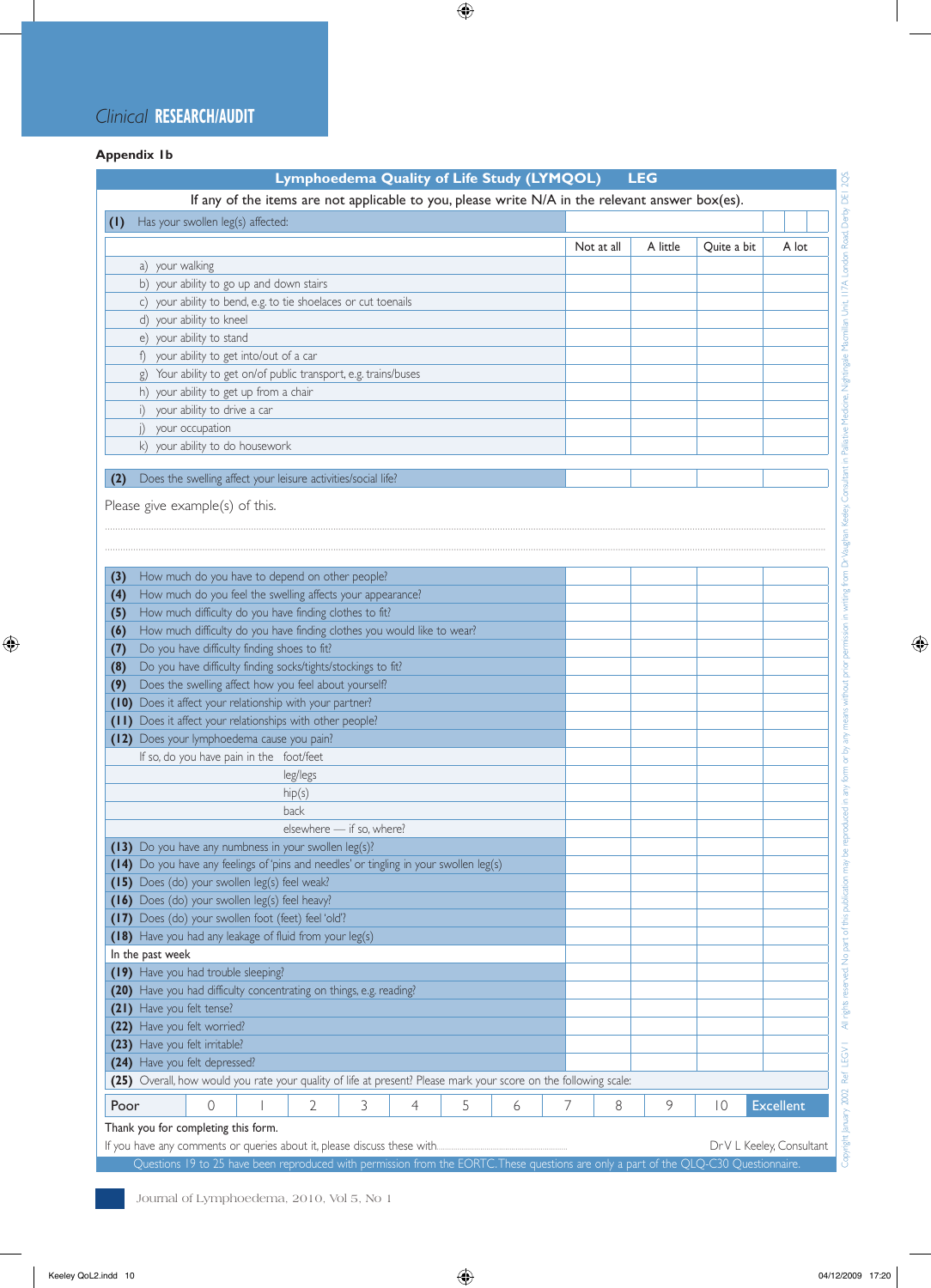#### **Appendix 3a**

#### **LYMQOL ARM-Scoring System Lymphoedema Quality of Life Tool**

The score for the individual responses are given below. If the item is not scored and left blank or not applicable this is scored with a 0. Domain totals are calculated by adding the individual scores and dividing the total by the number of questions answered. (If >50% of questions per domain are not answered this cannot be calculated and =0).

The four domains and their corresponding questions are: Function 1 (a–h), 2, 3;

Appearance 4, 5, 6, 7, 8; Symptoms 9, 10, 11, 12, 13, 14; and Mood 15, 16, 17, 18, 19, 20.

Overall quality of life (Q21) is scored as the value marked by the patient, between 0–10.

|     | How much does your swollen arm affect the following daily activities? |            |                          |             |       |
|-----|-----------------------------------------------------------------------|------------|--------------------------|-------------|-------|
|     |                                                                       | Not at all | A little                 | Quite a bit | A lot |
|     | a) occupation                                                         |            |                          |             | 4     |
|     | b) housework                                                          |            |                          |             |       |
|     | c) combing hair                                                       |            |                          |             |       |
|     | d) dressing                                                           |            | ∍                        |             |       |
|     | e) writing                                                            |            | ∍                        |             |       |
|     | f) eating                                                             |            | $\overline{\phantom{0}}$ |             |       |
|     | g) washing                                                            |            |                          |             |       |
|     | h) cleaning teeth                                                     |            |                          |             |       |
|     |                                                                       |            |                          |             |       |
| (2) | How much does it affect your leisure activities/social life?          |            |                          |             |       |

.........................................................................................................................................................................................................................................................................................

Please give example(s) of this.

| (3)                                                                                                                         | How much do you have to depend on other people?                                 |  |   |   |   |   |   |  |   |                | 3  | 4                |
|-----------------------------------------------------------------------------------------------------------------------------|---------------------------------------------------------------------------------|--|---|---|---|---|---|--|---|----------------|----|------------------|
| (4)                                                                                                                         | How much do you feel the swelling affects your appearance?                      |  |   |   |   |   |   |  |   |                | 3  |                  |
| (5)                                                                                                                         | How much difficulty do you have finding clothes to fit?                         |  |   |   |   |   |   |  |   |                | 3  |                  |
| (6)                                                                                                                         | How much difficulty do you have finding clothes you would like to wear?         |  |   |   |   |   |   |  |   |                | 3  |                  |
| (7)                                                                                                                         | Does the swelling affect how you feel about yourself?                           |  |   |   |   |   |   |  |   |                | 3  |                  |
| (8)                                                                                                                         | Does it affect your relationships with other people?                            |  |   |   |   |   |   |  |   |                | 3  |                  |
| (9)                                                                                                                         | Does your lymphoedema cause you pain?                                           |  |   |   |   |   |   |  |   |                | 3  |                  |
| (10)                                                                                                                        | Do you have any numbness in your swollen arm?                                   |  |   |   |   |   |   |  |   |                | 3  |                  |
| (11)                                                                                                                        | Do you have any feelings of 'pins and needles' or tingling in your swollen arm? |  |   |   |   |   |   |  |   |                | 3  |                  |
| (12)                                                                                                                        | Does your swollen arm feel weak?                                                |  |   |   |   |   |   |  |   |                | 3  |                  |
| (13) Does your swollen arm feel heavy?                                                                                      |                                                                                 |  |   |   |   |   |   |  |   |                | 3  |                  |
| (14) Do you feel tired?                                                                                                     |                                                                                 |  |   |   |   |   |   |  |   |                | 3  |                  |
| In the past week                                                                                                            |                                                                                 |  |   |   |   |   |   |  |   |                | 3  |                  |
| (15) Have you had trouble sleeping?                                                                                         |                                                                                 |  |   |   |   |   |   |  |   |                | 3  |                  |
| (16) Have you had difficulty concentrating on things, e.g. reading?                                                         |                                                                                 |  |   |   |   |   |   |  |   |                | 3  |                  |
| Have you felt tense?<br>(17)                                                                                                |                                                                                 |  |   |   |   |   |   |  |   |                | 3  |                  |
| (18)                                                                                                                        | Have you felt worried?                                                          |  |   |   |   |   |   |  |   |                | 3  |                  |
| Have you felt irritable?<br>(19)                                                                                            |                                                                                 |  |   |   |   |   |   |  |   |                | 3  |                  |
| Have you felt depressed?<br>(20)                                                                                            |                                                                                 |  |   |   |   |   |   |  |   | $\overline{2}$ | 3  |                  |
| (24) Overall, how would you rate your quality of life at present?<br>(21)<br>Please mark your score on the following scale: |                                                                                 |  |   |   |   |   |   |  |   | $\mathcal{D}$  | 3  |                  |
|                                                                                                                             |                                                                                 |  |   |   |   |   |   |  |   |                |    |                  |
| Poor                                                                                                                        | $\left( \right)$                                                                |  | 2 | 3 | 4 | 5 | 6 |  | 8 | 9              | 10 | <b>Excellent</b> |

#### Thank you for completing this form.

If you have any comments or queries about it, please discuss these with.

Dr V L Keeley, Consultant

Questions 15 to 20 have been reproduced with permission from the EORTC. These questions are only a part of the QLQ-C30 Questionnaire.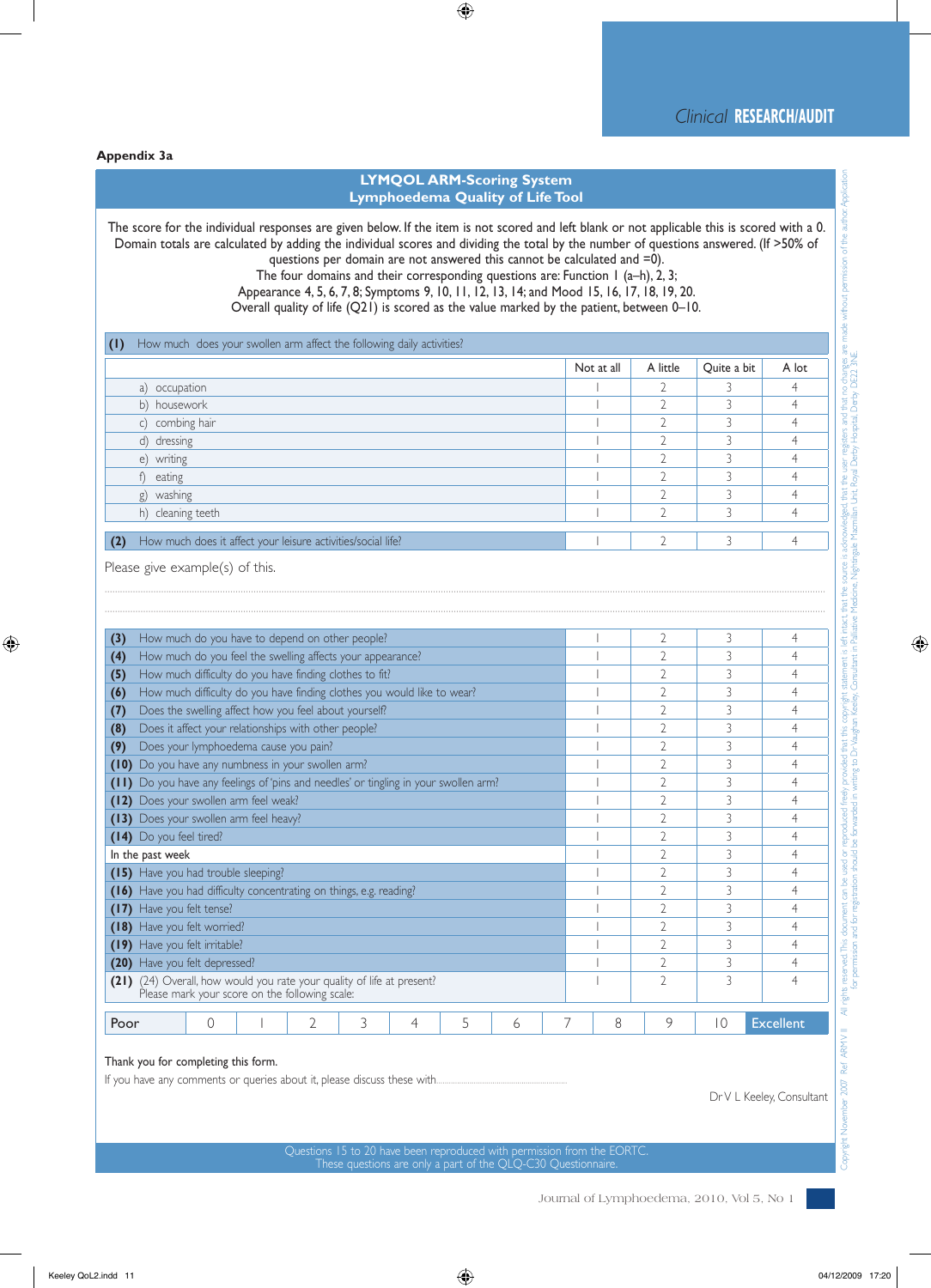#### **Appendix 3b**

#### **LYMQOL LEG-Scoring System Lymphoedema Quality of Life Tool**

The score for the individual responses are given below. If the item is not scored and left blank or not applicable this is scored with a 0. Domain totals are calculated by adding the individual scores and dividing the total by the number of questions answered. (If >50% of questions per domain are not answered this cannot be calculated and =0).

The four domains and their corresponding questions are: Function 1 (a–f), 2, 3

Appearance 4, 5, 6, 7, 8, 9, 10; Symptoms 11, 12, 13, 14, 15 and Mood 16, 17, 18, 19, 20, 21.

Overall quality of life (Q22) is scored as the value marked by the patient, between 0–10.

| How much does your swollen leg affect the following daily activities?       |            |          |             |       |  |  |  |  |  |  |
|-----------------------------------------------------------------------------|------------|----------|-------------|-------|--|--|--|--|--|--|
| If any items are not applicable, please write $N/A$ in the relevant box(es) | Not at all | A little | Quite a bit | A lot |  |  |  |  |  |  |
| your walking<br>a)                                                          |            |          |             |       |  |  |  |  |  |  |
| b) your ability to bend, e.g. to tie shoelaces or cut toenails              |            |          |             |       |  |  |  |  |  |  |
| your ability to stand                                                       |            |          |             |       |  |  |  |  |  |  |
| d) your ability to get up from a chair                                      |            |          |             |       |  |  |  |  |  |  |
| your occupation<br>e)                                                       |            |          |             |       |  |  |  |  |  |  |
| your ability to do housework                                                |            |          |             |       |  |  |  |  |  |  |
|                                                                             |            |          |             |       |  |  |  |  |  |  |

.........................................................................................................................................................................................................................................................................................

#### **(2)** Does the swelling affect your leisure activities? 1 2 4 4

Please give example(s) of this.

| (3)                                                                                                                         | How much do you have to depend on other people?                                 |   |                                                                         |   |   |   |   |   |   |                | $\overline{2}$ | 3  | 4                |
|-----------------------------------------------------------------------------------------------------------------------------|---------------------------------------------------------------------------------|---|-------------------------------------------------------------------------|---|---|---|---|---|---|----------------|----------------|----|------------------|
| (4)                                                                                                                         | How much do you feel the swelling affects your appearance?                      |   |                                                                         |   |   |   |   |   |   |                | $\overline{2}$ | 3  | 4                |
| (5)                                                                                                                         | How much difficulty do you have finding clothes to fit?                         |   |                                                                         |   |   |   |   |   |   |                | $\overline{2}$ | 3  | 4                |
| (6)                                                                                                                         |                                                                                 |   | How much difficulty do you have finding clothes you would like to wear? |   |   |   |   |   |   |                | $\overline{2}$ | 3  | 4                |
| (7)                                                                                                                         |                                                                                 |   | Do you have difficulty finding shoes to fit?                            |   |   |   |   |   |   |                |                |    |                  |
| (8)                                                                                                                         | Do you have difficulty finding socks/tights/stockings to fit                    |   |                                                                         |   |   |   |   |   |   |                |                |    |                  |
| (9)                                                                                                                         | Does the swelling affect how you feel about yourself?                           |   |                                                                         |   |   |   |   |   |   |                | $\mathfrak{I}$ | 3  | 4                |
| (10)                                                                                                                        |                                                                                 |   | Does it affect your relationships with other people?                    |   |   |   |   |   |   |                | 2              | 3  | 4                |
| (11)                                                                                                                        |                                                                                 |   | Does your lymphoedema cause you pain?                                   |   |   |   |   |   |   |                |                | 3  | 4                |
| (12)                                                                                                                        |                                                                                 |   | Do you have any numbness in your swollen arm?                           |   |   |   |   |   |   |                | 2              | 3  | $\overline{4}$   |
| (13)                                                                                                                        | Do you have any feelings of 'pins and needles' or tingling in your swollen arm? |   |                                                                         |   |   |   |   |   |   |                |                | 3  | 4                |
| (14)                                                                                                                        | Does (do) your swollen leg(s) feel weak?                                        |   |                                                                         |   |   |   |   |   |   |                |                | 3  | 4                |
|                                                                                                                             | Does (do) your swollen arm(s) feel heavy?<br>(15)                               |   |                                                                         |   |   |   |   |   |   |                | $\overline{2}$ | 3  | 4                |
| In the past week                                                                                                            |                                                                                 |   |                                                                         |   |   |   |   |   |   |                | $\overline{2}$ | 3  | 4                |
|                                                                                                                             | (16) Have you had trouble sleeping?                                             |   |                                                                         |   |   |   |   |   |   |                | $\overline{2}$ | 3  | 4                |
| (17)                                                                                                                        | Have you had difficulty concentrating on things, e.g. reading?                  |   |                                                                         |   |   |   |   |   |   |                | 2              | 3  | 4                |
| (18)                                                                                                                        | Have you felt tense?                                                            |   |                                                                         |   |   |   |   |   |   |                | $\overline{2}$ | 3  | 4                |
| (19)                                                                                                                        | Have you felt worried?                                                          |   |                                                                         |   |   |   |   |   |   |                |                | 3  | 4                |
| (20)                                                                                                                        | Have you felt irritable?                                                        |   |                                                                         |   |   |   |   |   |   |                | $\overline{2}$ | 3  | 4                |
| (21)                                                                                                                        | Have you felt depressed?                                                        |   |                                                                         |   |   |   |   |   |   |                | 2              | 3  | 4                |
| (24) Overall, how would you rate your quality of life at present?<br>(22)<br>Please mark your score on the following scale: |                                                                                 |   |                                                                         |   |   |   |   |   |   | $\overline{2}$ | 3              | 4  |                  |
|                                                                                                                             |                                                                                 |   |                                                                         |   |   |   |   |   |   |                |                |    |                  |
| Poor                                                                                                                        |                                                                                 | 0 |                                                                         | 2 | 3 | 4 | 5 | 6 | 7 | 8              | 9              | 10 | <b>Excellent</b> |

#### Thank you for completing this form.

If you have any comments or queries about it, please discuss these with.

Dr V L Keeley, Consultant

pyright November 2007 Ref ARM V II

Questions 16 to 21 have been reproduced with permission from the EORTC. These questions are only a part of the QLQ-C30 Questionnaire

Copyright November 2007 Ref ARMYVIII Mights reserved.This document can be used or reproduced freely provided that this copyright statement is left iritad, that the source is addrowledged, that the user registers and that n